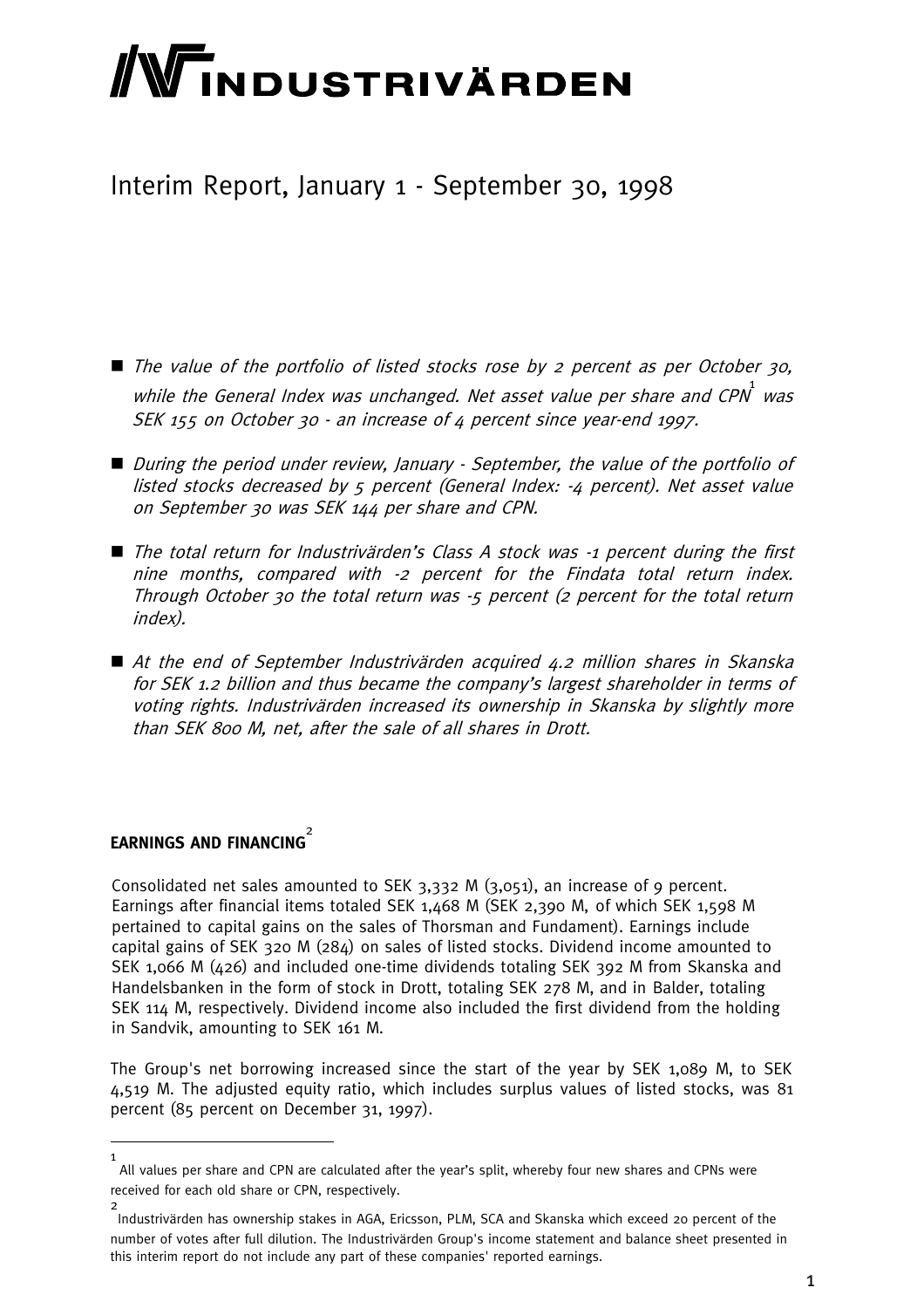# **TNDUSTRIVÄRDEN**

### **DEVELOPMENT FOR PORTFOLIO OF LISTED STOCKS**

The value of the portfolio of listed stocks was SEK 28,088 M on September 30, 1998 (SEK 28,682 M on December 31, 1997), and the hidden reserve was SEK 15,354 M (SEK 17,635 M on December 31, 1997). Adjusted for purchases and sales, the change since the start of the year was -5 percent (-4 percent for the General Index). The total return for the listed portfolio (price changes plus reinvested dividends) for the period January–September was -3 percent, compared with -2 percent for the Findata total return index.

In September Industrivärden and Inter IKEA bought all of Custos' shares in Skanska for SEK 1,986 M, corresponding to SEK 285 per share. Of the total purchase price, SEK 1,186 M pertained to Industrivärden and SEK 800 M to Inter IKEA. Industrivärden acquired 4,159,817 shares (thereof 2,796,929 Class A) which, together with previous holdings, increased its ownership to 29.9 percent of the votes and 7.4 percent of the capital stock. Industrivärden is thereafter Skanska's largest shareholder in terms of voting rights.



Purchases of listed stocks during the first nine months of the year totaled SEK 1,774 M and sales totaled SEK 792 M. Aside from the acquisition of shares in Skanska, major purchases consisted of 1,000,000 shares in Sandvik, 400,000 shares in Volvo, and 211,500 shares in Pfizer. Major sales consisted of 4,299,385 shares in Drott (the entire holding), 1,240,500 shares in Näckebro (the entire shareholding), 550,000 shares in Volvo, and 200,000 shares in Handelsbanken. In addition, all 11,290,000 redemption rights for SSAB stock were sold. Sales from the listed portfolio resulted in capital gains of SEK 320 M.

The market value of the portfolio of listed stocks on October 30 was SEK 30,103 M, and the hidden reserve was SEK 17,366 M. Adjusted for purchases and sales, the value of the portfolio increased by 2 percent since the start of the year, which was also 2 percentage points better than the General Index. The total return for the portfolio of listed stocks since the beginning of the year through October 30 was 4 percent (2 percent for the total return index).

#### **PRICE TREND FOR THE FIVE LARGEST SHAREHOLDINGS**

The stock price trend during the first nine months for the five largest shareholdings, which accounted for 75 percent of the value of the portfolio at September 30, was as follows:

| Price change                  | Share of portfolio value |
|-------------------------------|--------------------------|
| January 1 - Sept. 30, percent | as per Sept. 30, percent |
| 6                             | 27                       |
|                               | 15                       |
| -28                           | 13                       |
| -7                            | 10                       |
| $-12$                         | 10                       |
|                               |                          |

Ericsson performed better than the General Index during the nine-month period.

Handelsbanken performed better than the index for banks and financial services companies, which in turn did better than the General Index.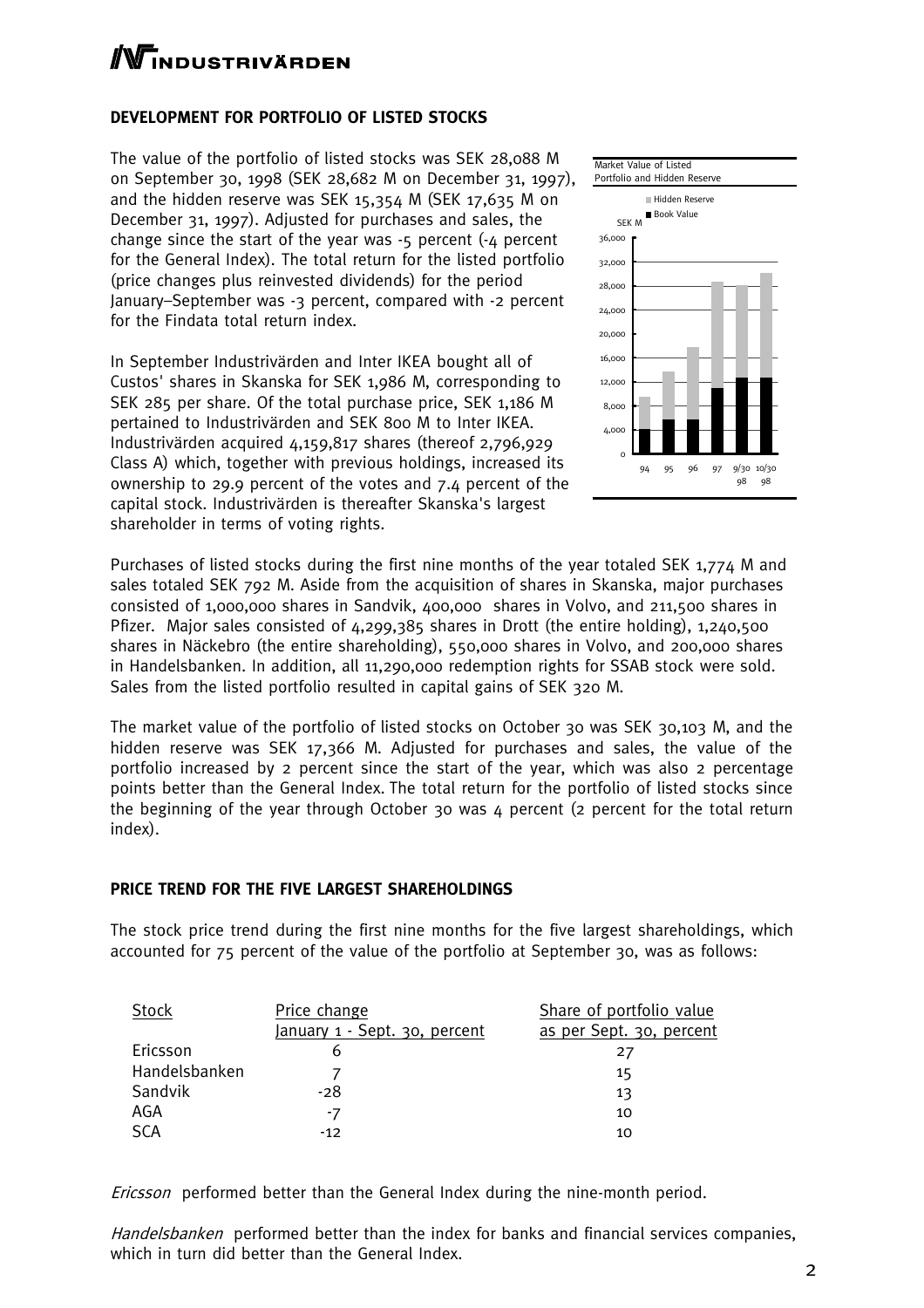# **TNDUSTRIVÄRDEN**

*Sandvik*, which performed worse than the General Index, has  $-$  like many other engineering stocks – been hurt by the weak economic development in Asia and Eastern Europe.

AGA performed slightly worse than the General Index, but better than most of its competitors in the international gas market.

SCA performed better than the forestry index but worse than the General Index.

#### **INDUCTUS**

Inductus' net sales for the period amounted to SEK 2,066 M (1,903), an increase of 9 percent. Earnings after financial items improved by SEK 19 M to SEK 113 M, mainly due to strong volume growth for Isaberg (staplers and staples).

#### **INDUTRADE**

Indutrade's net sales amounted to SEK 1,226 M (1,101), an increase of 11 percent. Earnings after financial items improved by SEK 38 M compared with the preceding year and amounted to SEK 127 M.

### **REVIEW AND ADAPTATION TO THE YEAR 2000**

Within the Industrivärden Group, work on eliminating the problems associated with the coming turn of the century is in its final stages. The necessary measures are expected to be completed before mid-year 1999.

## Net Asset Value per Share and CPN 0 25 50 75 100 125 150 175 200 94 95 96 97 9/30 10/30 98 98 SEK

### **CALCULATED NET ASSET VALUE**

Industrivärden's net asset value<sup>3</sup> at September 30, 1998, has been calculated at SEK 27.6 billion, or SEK 144 per share and CPN. Net asset value at October 30 was calculated at SEK 155 per share and CPN.

Stockholm, Sweden, November 4, 1998

Clas Reuterskiöld President and CEO

#### **AUDITORS' REVIEW**

This report has not been reviewed by the company's auditors.

#### **FINANCIAL CALENDAR**

j

A preliminary year-end report for 1998 will be released on February 10, 1999. The definitive year-end report for 1998 will be released on February 26, 1999. The 1998 Annual Report will be published in late March/early April 1999. The Annual General Meeting will be held in Stockholm on April 21, 1999. An interim report for the first quarter of 1999 will be released on May 4, 1999.

<sup>3</sup> Composition of net asset value is shown in the table on p. 9.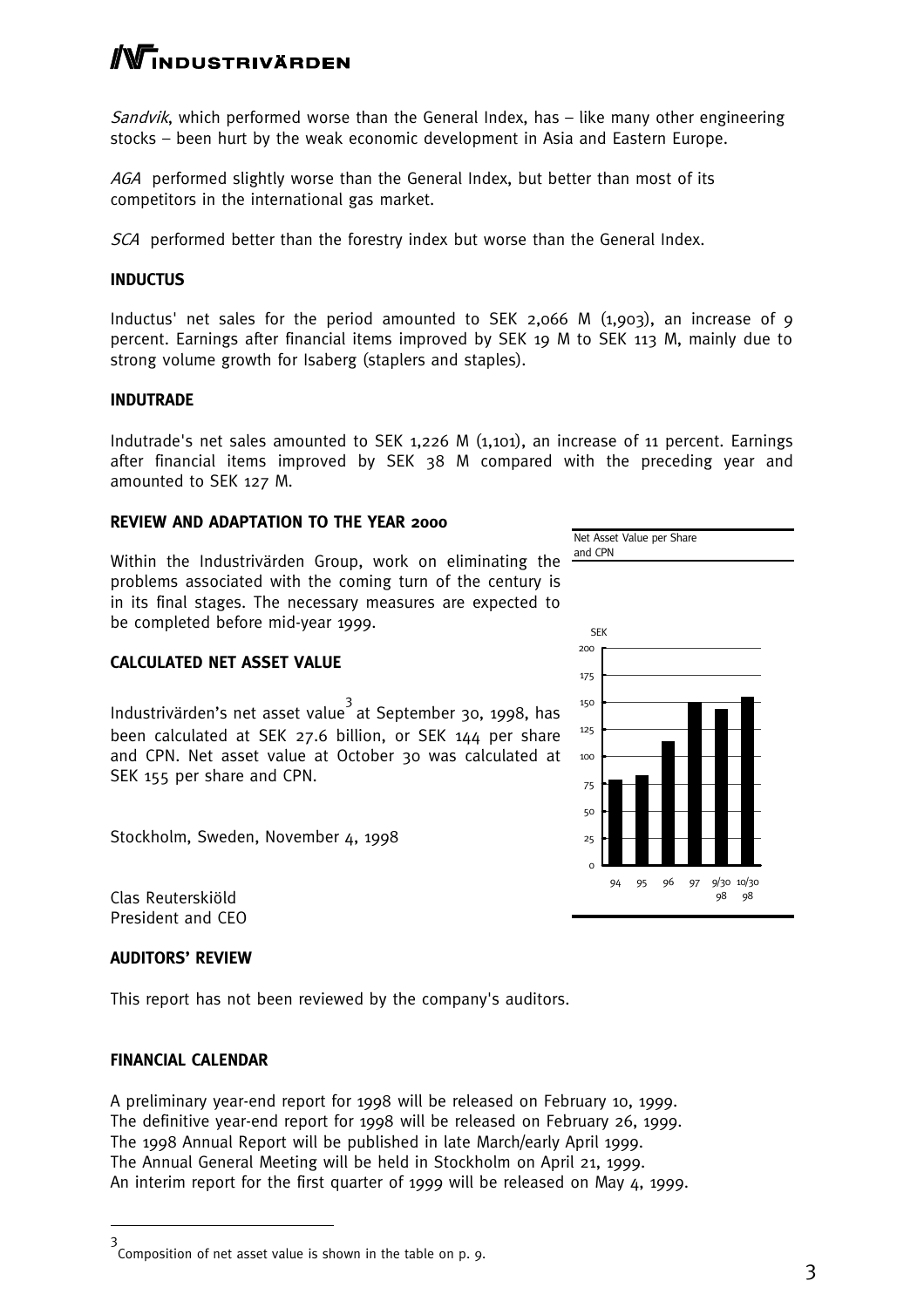## **Industrivärden Consolidated Income Statement**

| <b>SEK M</b>                                                                                                            | 1998                  | 1997<br>Jan.-Sept. Jan.-Sept. | 1997<br>Jan.-Dec.      |
|-------------------------------------------------------------------------------------------------------------------------|-----------------------|-------------------------------|------------------------|
| Net sales<br>Cost of goods sold                                                                                         | 3,332<br>$-2,232$     | 3,051<br>$-2,033$             | 4,275<br>$-2,858$      |
| <b>Gross earnings</b>                                                                                                   | 1,100                 | 1,018                         | 1,417                  |
| Development costs<br>Selling costs                                                                                      | -60                   | $-55$                         | $-73$                  |
| Administrative costs<br>Other operating income and expenses                                                             | $-522$<br>$-319$<br>2 | $-525$<br>$-270$<br>9         | $-732$<br>$-367$<br>15 |
| <b>Operating earnings</b>                                                                                               | 201                   | 177                           | 260                    |
| Dividend income from listed stocks<br>Capital gains on sales of listed stocks<br>Capital gains on sales of other stocks | 1,066<br>320<br>21    | 426<br>284<br>1,598 4         | 426<br>273<br>1,592 4  |
| <b>Earnings before financial items</b>                                                                                  | 1,608                 | 2,485                         | 2,551                  |
| Interest income<br>Interest expense (excl. CPN interest)<br>Other financial items                                       | 11<br>-164<br>13      | 61<br>$-139$<br>$-17$         | 68<br>$-195$<br>$-20$  |
| <b>Earnings after financial items</b>                                                                                   | 1,468                 | 2,390                         | 2,404                  |
| <b>CPN</b> interest                                                                                                     | $-63$                 | $-55$                         | -84                    |
| <b>Earnings before taxes</b>                                                                                            | 1,405                 | 2,335                         | 2,320                  |
| Tax on earnings for the year                                                                                            | $-157$                | -40                           | -46                    |
| Net earnings for the year                                                                                               | 1,248                 | 2,295                         | 2,274                  |

j

<sup>4</sup> Pertains to capital gains on the sales of Thorsman and Fundament.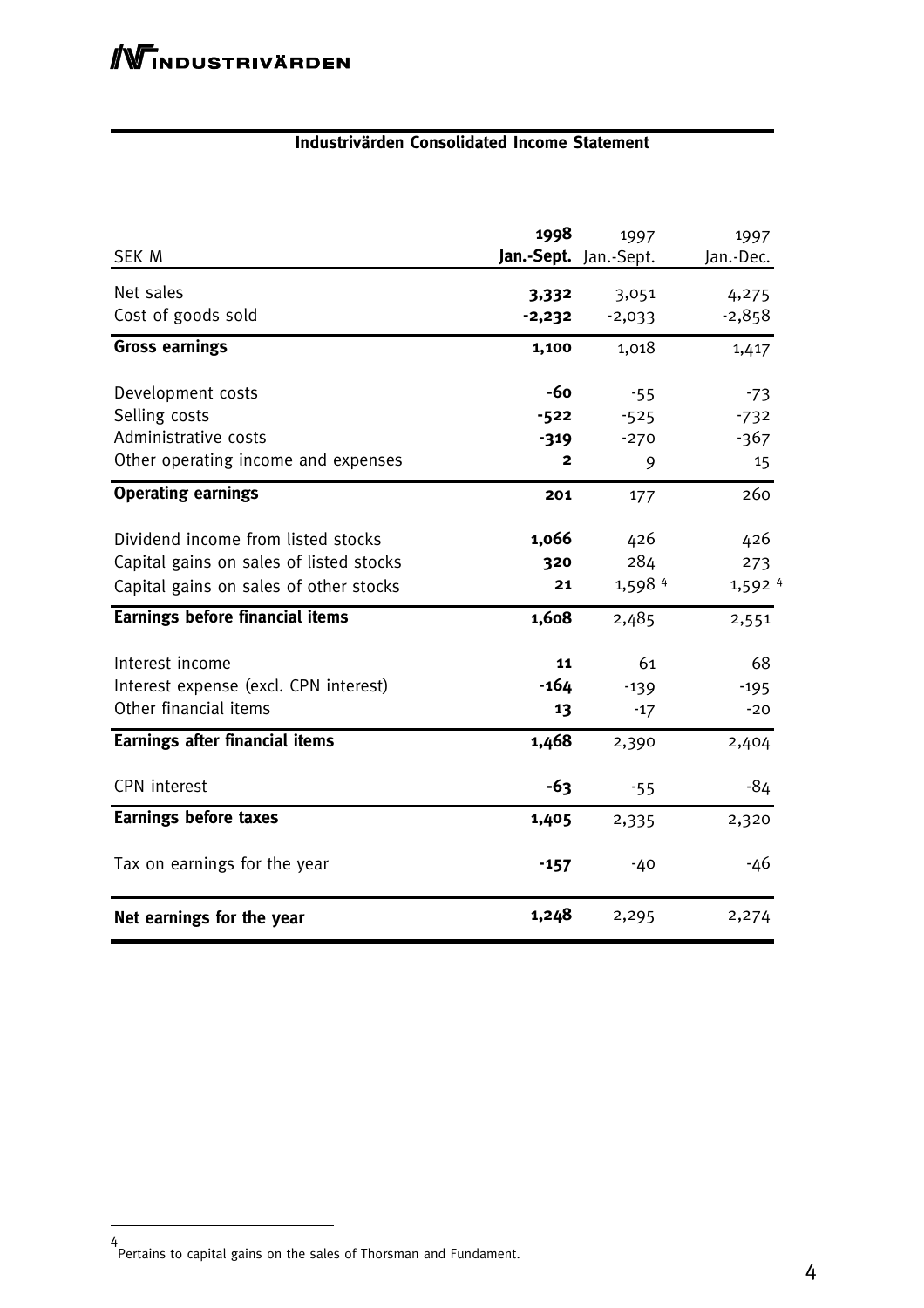## **Breakdown By Business Unit**

|                                                                | Net sales          |                    | Earnings after<br>financial items |                    |
|----------------------------------------------------------------|--------------------|--------------------|-----------------------------------|--------------------|
| <b>SEK M</b>                                                   | 1998<br>Jan.-Sept. | 1997<br>Jan.-Sept. | 1998<br>Jan.-Sept.                | 1997<br>Jan.-Sept. |
| Inductus                                                       | 2,066              | 1,903              | 113                               | 94                 |
| Indutrade                                                      | 1,226              | 1,101              | 127                               | 89                 |
| Dividends from listed stocks                                   |                    |                    | 1,066                             | 426                |
| Other, net                                                     | 40                 | 47                 | $-158$                            | $-101$             |
|                                                                | 3,332              | 3,051              | 1,148                             | 508                |
| Capital gains on<br>sales of listed stocks<br>Capital gains on |                    |                    | 320                               | 284                |
| sales of other stocks                                          |                    |                    |                                   | 1,598 5            |
|                                                                | 3,332              | 3,051              | 1,468                             | 2,390              |

 $\overline{a}$ 

<sup>5</sup> Pertains to capital gains on the sales of Thorsman and Fundament.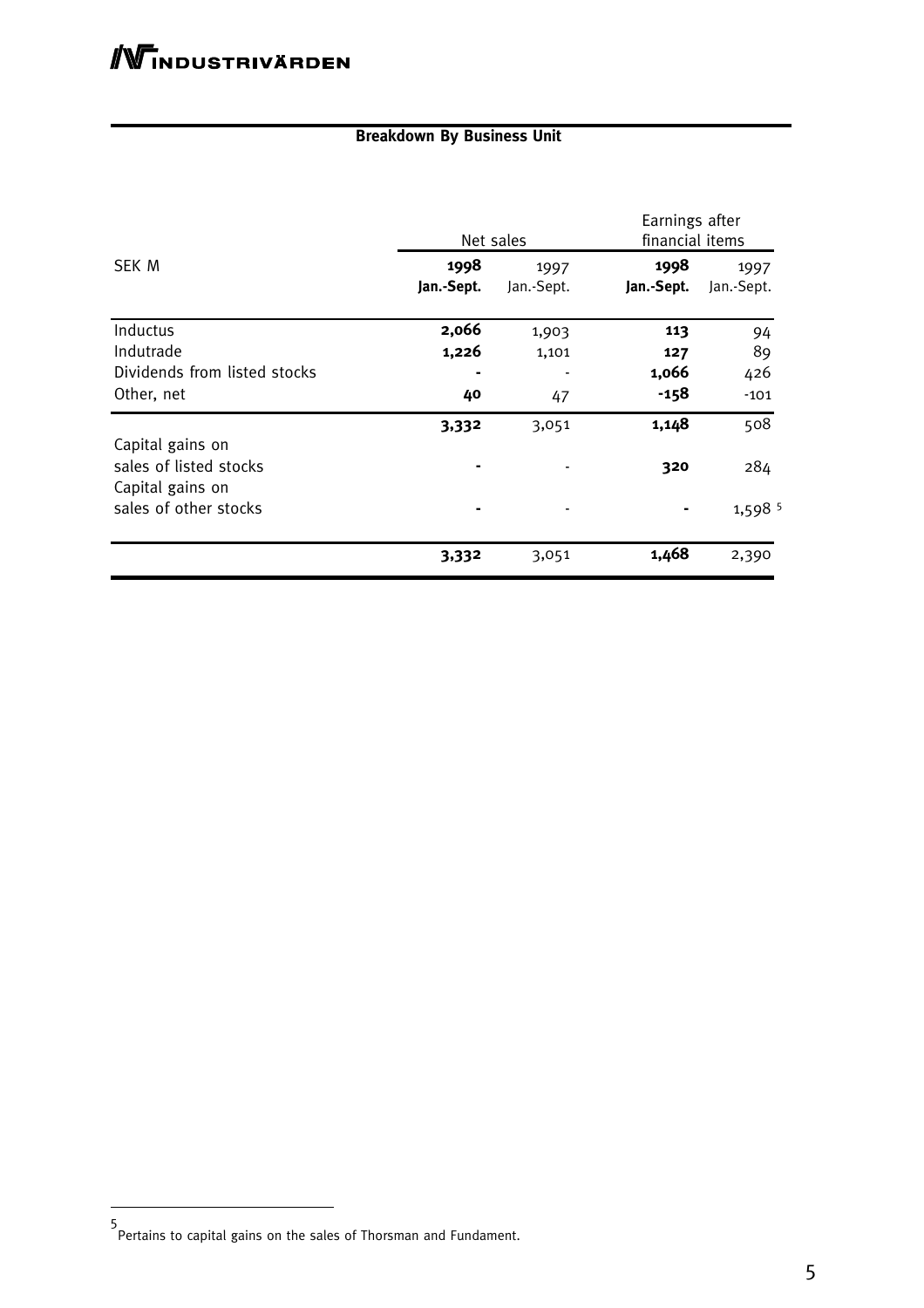## **Industrivärden Consolidated Balance Sheet**

|                                             | Sept. 30    | Sept. 30 | Dec. 31 |
|---------------------------------------------|-------------|----------|---------|
| <b>SEK M</b>                                | 1998        | 1997     | 1997    |
|                                             |             |          |         |
| Intangible assets                           | 99          | 96       | 98      |
| Tangible assets                             | 716         | 703      | 716     |
| Shares and participations                   | 12,808      | 10,611   | 11,102  |
| Other financial assets                      | 78          | 56       | 62      |
| Inventories                                 | 736         | 667      | 701     |
| Accounts receivable, trade                  | 851         | 793      | 848     |
| Other current receivables                   | 89          | 171      | 90      |
| Liquid assets                               | 199         | 1,065    | 291     |
| <b>Total assets</b>                         | 15,576      | 14,162   | 13,908  |
| Shareholders' equity                        | 9,289       | 8,693    | 8,674   |
| <b>CPN loans</b>                            | 448         | 450      | 450     |
| Provisions                                  | 347         | 273      | 318     |
| Interest-bearing long-term liabilities      | 1,728       | 1,655    | 1,655   |
| Noninterest-bearing long-term liabilities   | $\mathbf o$ | O        | 18      |
| Interest-bearing current liabilities        | 2,861       | 2,308    | 1,940   |
| Noninterest-bearing current liabilities     | 903         | 783      | 853     |
| Total shareholders' equity and liabilities  | 15,576      | 14,162   | 13,908  |
| Visible equity ratio, percent               | 63          | 65       | 66      |
| Adjusted equity ratio, percent <sup>6</sup> | 81          | 86       | 85      |

j

<sup>6</sup> Includes surplus values of listed stocks.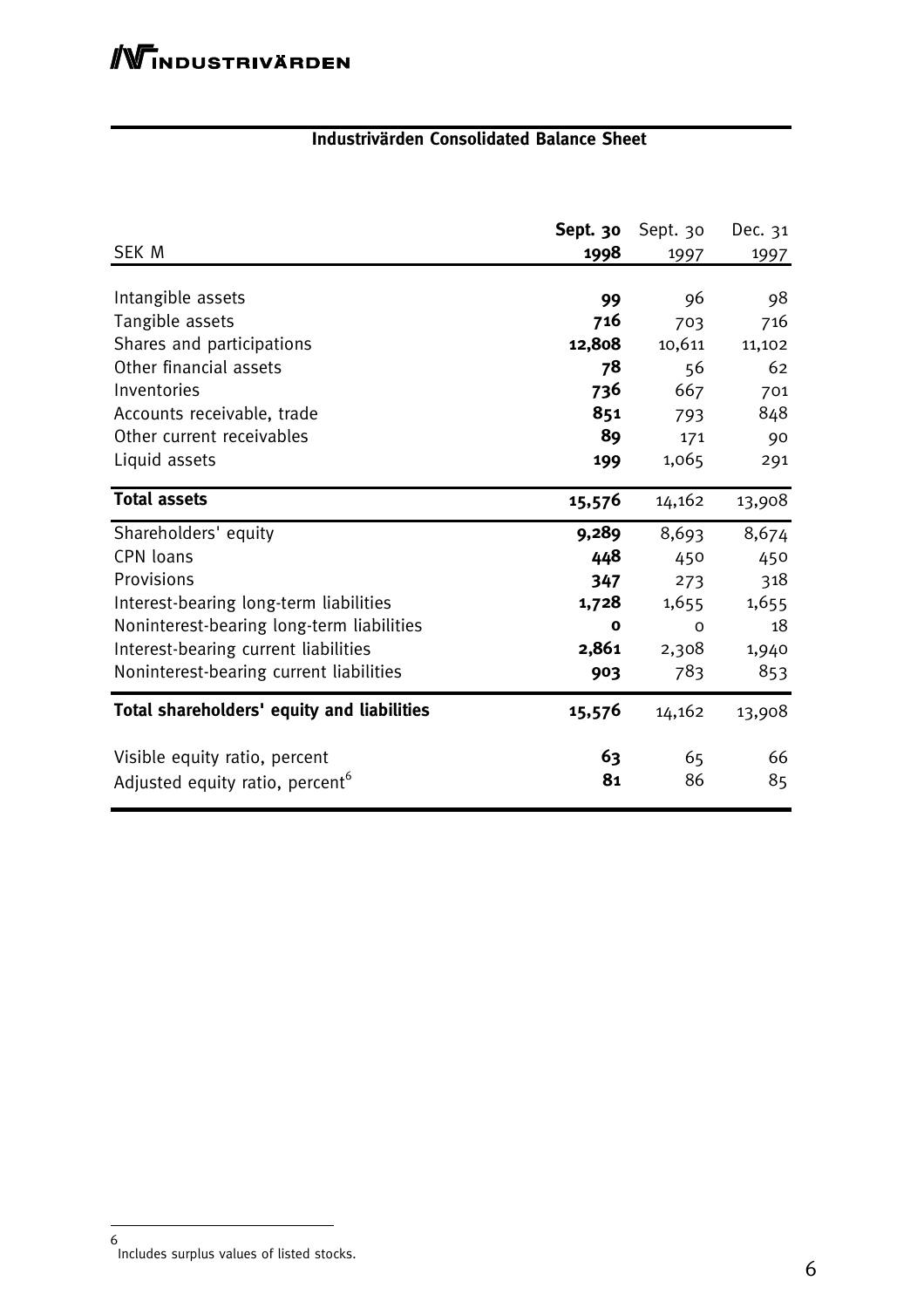## **Industrivärden Consolidated Statement of Changes in Financial Position**

|                                                | Jan.-Sept.   | Jan.-Sept. | Jan.-Dec. |
|------------------------------------------------|--------------|------------|-----------|
| SEK M                                          | 1998         | 1997       | 1997      |
|                                                |              |            |           |
| Operating earnings                             | 201          | 177        | 260       |
| Dividend income from listed stocks             | 1,066        | 426        | 426       |
| Net financial items                            | -140         | $-95$      | $-147$    |
| Depreciation charged to operating earnings     | 109          | 106        | 144       |
| Dividends and CPN interest paid                | -707         | $-613$     | $-642$    |
| <b>Taxes</b>                                   | $-157$       | -40        | -46       |
| <b>Total earnings and dividends</b>            | 372          | $-39$      | $-5$      |
|                                                |              |            |           |
| Total change in working capital                | 13           | 255        | 317       |
|                                                |              |            |           |
| Net purchase/sales of listed stocks            | -1,367       | $-4,533$   | $-5,051$  |
| Net purchase/sales of other stocks             | $\mathbf{2}$ | 1,582      | 1,592     |
| Net change in other fixed assets               | $-117$       | 834        | 777       |
| Total change in fixed assets                   | $-1,482$     | $-2,117$   | $-2,682$  |
|                                                |              |            |           |
| Change in other provisions and                 |              |            |           |
| noninterest-bearing liabilities (+increase)    | 8            | -68        | $-2$      |
| Total change in net borrowing debt (+decrease) | $-1,089$     | $-1,969$   | $-2,372$  |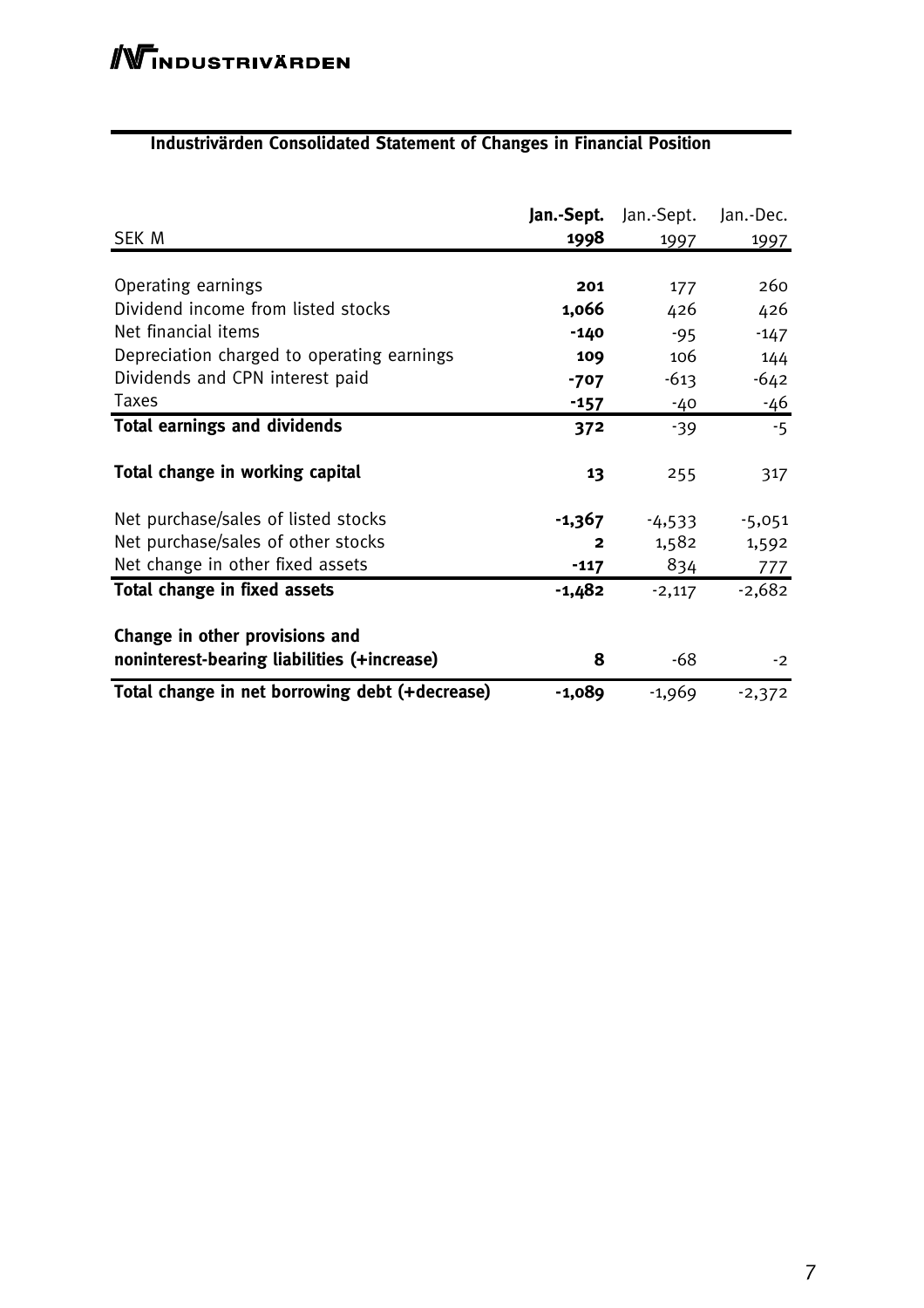|                                                                                  |            | Market value |                          |                                 |
|----------------------------------------------------------------------------------|------------|--------------|--------------------------|---------------------------------|
|                                                                                  | Number     | SEK M        | SEK per share<br>and CPN | Percent of<br>portfolio's value |
|                                                                                  |            |              |                          |                                 |
| Ericsson                                                                         | 44,660,000 | 7,443        | 39                       | 27                              |
| Handelsbanken                                                                    | 14,650,000 | 4,307        | 23                       | 15                              |
| Sandvik                                                                          | 23,000,000 | 3,772        | 20                       | 13                              |
| AGA                                                                              | 28,615,000 | 2,919        | 15                       | 10                              |
| <b>SCA</b>                                                                       | 18,382,000 | 2,886        | 15                       | 10                              |
| Skanska                                                                          | 8,459,202  | 2,182        | 11                       | 8                               |
| Skandia                                                                          | 17,200,000 | 1,754        | 9                        | 6                               |
| SSAB                                                                             | 11,290,000 | 931          | 5                        | $\overline{\mathbf{3}}$         |
| PLM                                                                              | 10,000,000 | 880          | 5                        | $\overline{3}$                  |
| Volvo                                                                            | 1,400,000  | 260          | $\mathbf{1}$             | $\mathbf{1}$                    |
| Other ( <sek 200="" m)<="" td=""><td></td><td>754</td><td>4</td><td>4</td></sek> |            | 754          | 4                        | 4                               |
| <b>Total</b>                                                                     |            | 28,088       | 147                      | 100                             |

## **Portfolio of Listed Stocks as per September 30, 1998**

The portfolio of listed stocks above included the following shares out on loan:

|            | Number  |
|------------|---------|
| <b>SCA</b> | 20,000  |
| Skandia    | 285,000 |